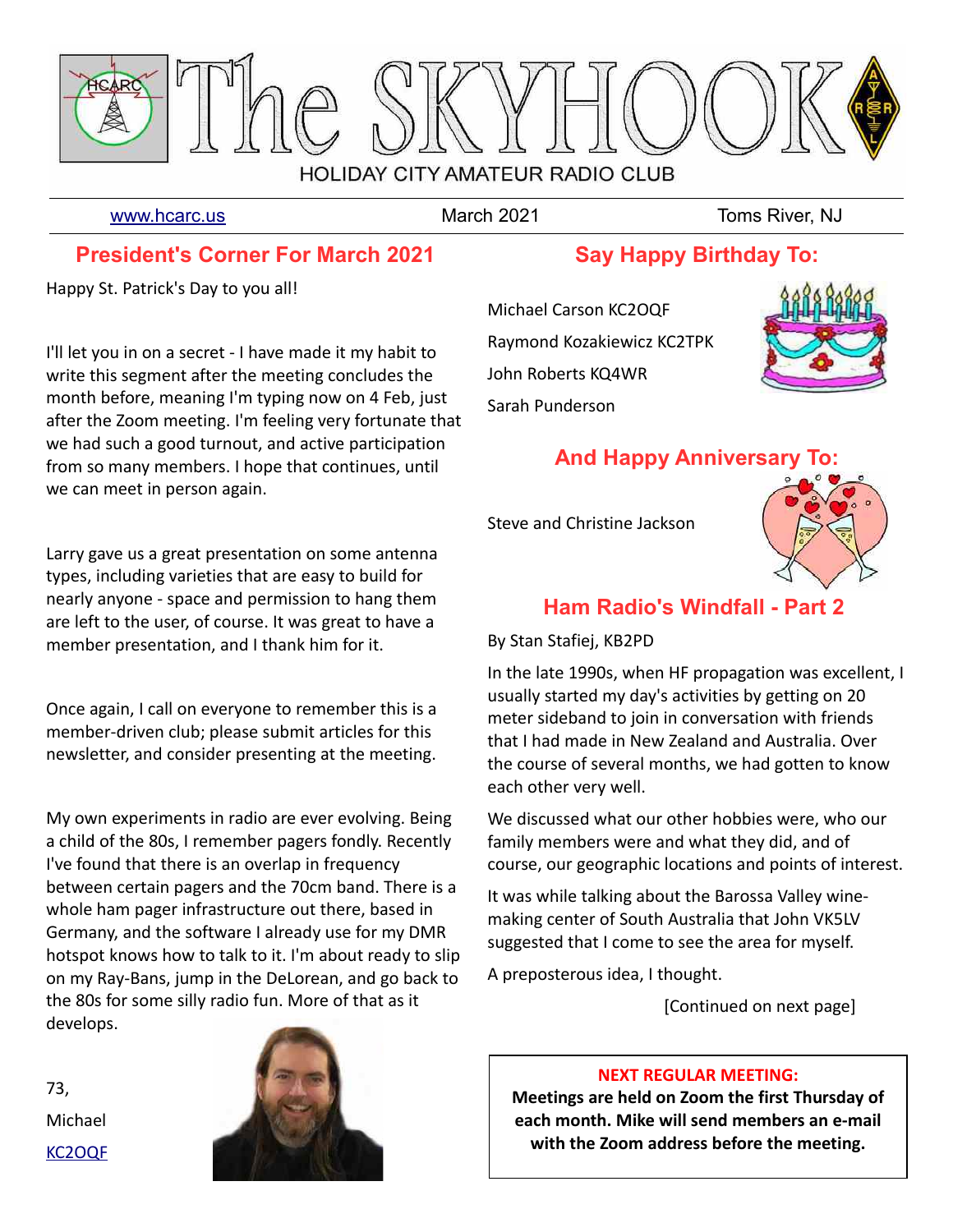Yet, a month or so later, John dumbfounded me with an actual invitation that he had discussed with the other confreres of our daily morning/evening group, Bill VK5ASW, Frank VK2DWE, Cal VK2ECN and Stan ZL2RK. All I had to do was to get myself there, and they would take care of the rest.

Wow! What to do? My wife and I gave it a lot of thought. This was a once in a lifetime opportunity that couldn't be dismissed lightly.

But finances, time of year, duration of stay and other matters were part of the equation to be resolved.

We began with the easier stuff to consider: time of year and duration of stay. While it is winter here, it is summer in the southern hemisphere. So, our winter would be the departure date, a welcome transition from the cold to warmth.

Duration of stay was a little trickier to iron out. We'd like to spend more time visiting than traveling to these two countries. So, only a couple of weeks total wouldn't be enough.

During this period, I was entitled to one month of vacation time with my employer, but I could carry over two weeks from one year to the following one.

It was decided: this will be a 6 week trip, three times longer than any vacation/trip I had ever taken.

Keep tuned in!

## **Getting My First License**



*The Old Federal Building in NYC*

By John Roberts, KQ4WR

Back in 1951, I went to the New York FCC office to take the tests for my first ham license, as that was long before Volunteer Examiners.

This would be my first license of any kind.

In those days, you had to have a Class B license for a year before you could test for a Class A license. Class B was like between today's Technician Class and General Class, and Class A was like between today's General Class and Extra Class. There was no Novice Class yet. There was also a Class C license for those who lived beyond a certain travelling distance from an FCC office.

Back then, New York's FCC was in the big old brick building at 641 Washington Street that still occupies a whole block of Manhattan, but is no longer the Federal Building. The FCC office was on the seventh floor; the floor with the big semicircular windows.

On a table that seemed to be also sort of a workbench, was a 1948 Pilot TV set. The cabinet was about the size of a microwave oven, but the screen was only 3/4 as big as a credit card. I found a very interesting article about that model at:

https://www.radiomuseum.org/r/pilot\_candid\_tv\_tv3 7.html

Anyway, I handed in the application paperwork and was then led into another room where I was to wear a pair of headphones and write what I heard on a sheet of paper. There was a machine that generated International Morse Code from perforations in paper tape.

I put on the headphones and, well, thirteen words a minute never seemed quite so fast. If you couldn't copy 13wpm, you struck out. So I flunked and had to come back the next month.

A month later, I returned and passed that test, so the examiner handed me a telegraph key and a card with a couple of paragraphs of text on it, an asked me to send.

He stopped me after two words and said I passed that test, and started me on the written part of the examination.

That was easy for me, as I had studied the ARRL License Manual well, and had been doing radio repairs as a hobby after school for two or three years.

The next step was that I needed to get the paperwork notorized. I asked how to do do that, and was told to take it to a Notary's office across the street. For fifty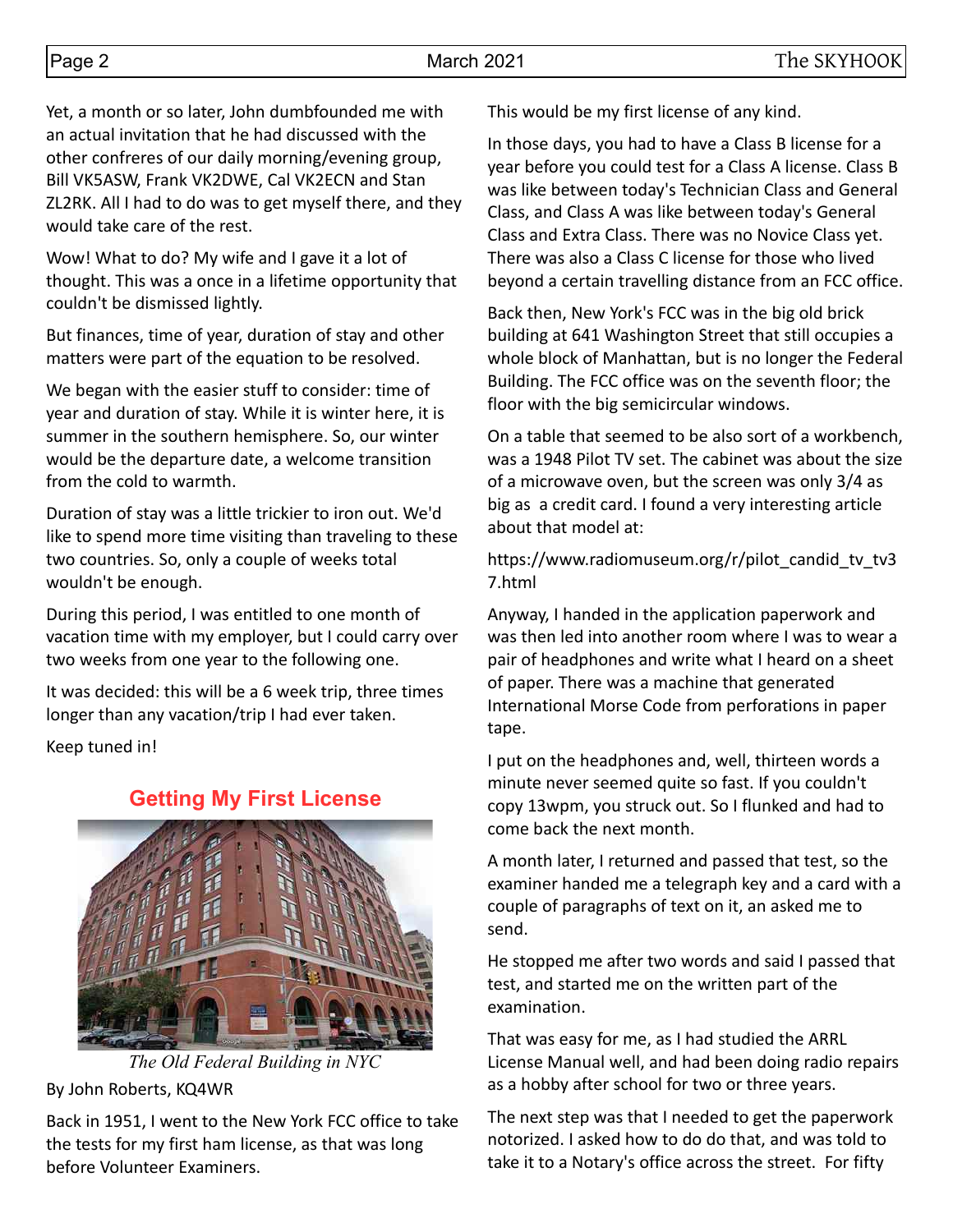cents, that step was accomplished.

Back in the FCC Office, I handed it in and was told that I'd be getting my license by mail in a few weeks.

By the time my license arrived, the name of the license class had changed from "Class B" to "General", so my license was one of the first General Class ones. That day, we had a thunderstorm, so my first successful contact was W1AW on 80m CW the next morning.



One of the few hams I knew had a temporary job at the ARRL headquarters in Hartford, CT. He had regular morning scheduled CW chats with his dad in New Jersey, who was also a ham. So I phoned his home and soon had no trouble making W1AW my very first QSO.

A year later, I went back to the FCC office and easily upgraded to "Advanced" class.

73,

John Roberts, KQ4WR

# **UTC Time Conversion Table**

| UTC                | <b>EDT</b>                  | EST         |  |  |
|--------------------|-----------------------------|-------------|--|--|
|                    |                             | CDT         |  |  |
| 00 nn Z            | 8:nn PM                     | 7 :nn PM    |  |  |
| 01 nn Z            | $9:$ nn PM                  | $8:$ nn PM  |  |  |
| 02 nn Z            | 10 :nn PM                   | $9:$ nn PM  |  |  |
| 03 nn Z            | $11:$ nn PM                 | 10 :nn PM   |  |  |
| 04 nn Z            | $12:$ nn AM                 | $11:$ nn PM |  |  |
| 05 nn Z            | $1:$ nn AM                  | 12 :nn AM   |  |  |
| 06 nn Z            | 2:nnAM                      | $1:$ nn AM  |  |  |
| 07 nn Z            | $3:$ nn AM                  | 2:nnAM      |  |  |
| 08 nn Z            | 4:nnAM                      | $3:$ nn AM  |  |  |
| 09 nn Z            | 5:nnAM                      | 4:nnAM      |  |  |
| $10 \text{ nn } 2$ | $6:$ nn AM                  | $5:$ nn AM  |  |  |
| $11$ nn Z          | : $nnAM$<br>$\overline{7}$  | 6 :nn AM    |  |  |
| $12$ nn $Z$        | 8 :nn AM                    | $7:$ nn AM  |  |  |
| $13 \text{ nn Z}$  | $9:$ nn AM                  | 8 :nn AM    |  |  |
| 14 nn Z            | $10:$ nn AM                 | 9 :nn AM    |  |  |
| $15$ nn $Z$        | 11 :nn AM                   | 10 :nn AM   |  |  |
| $16$ nn $Z$        | 12 :nn PM                   | 11 :nn AM   |  |  |
| 17 nn Z            | : $nn$ $PM$<br>$\mathbf{1}$ | $12:$ nn PM |  |  |
| $18$ nn $Z$        | $2:$ nn PM                  | $1:$ nn PM  |  |  |
| 19 nn Z            | $3:$ nn PM                  | 2:nn PM     |  |  |
| 20 nn Z            | 4:nn PM                     | $3:$ nn PM  |  |  |
|                    |                             |             |  |  |
| 21 nn Z            | 5:nnPM                      | 4 :nn PM    |  |  |
| 22 nn Z            | 6 :nn PM                    | $5:$ nn PM  |  |  |
| $23$ nn $Z$        | 7:nn PM                     | 6 :nn PM    |  |  |

Shaded times indicate that the next UTC day has already begun.

#### **CLUB COMMITTEES**

| Refreshments:       |                    | Marge KD2LNT pearl1122@comcast.net |
|---------------------|--------------------|------------------------------------|
| Webmaster:          |                    | Steve N2WLH N2WLH@yahoo.com        |
| Programs:           | (open)             |                                    |
| Sunshine:           | (open)             |                                    |
| Field Day:          | Larry <b>K2QDY</b> | 732-349-2950                       |
| <b>VE Sessions:</b> | Larry <b>K2QDY</b> | 732-349-2950                       |
| Membership:         | Doug <b>KC2TZC</b> | 732-928-2316                       |

#### **Holiday City Amateur Radio Club Toms River, New Jersey Web Site** [www.hcarc.us](http://www.hcarc.us/)

| President                           | <b>Mike Carson</b>  | <b>KC2OQF</b>      | 917-830-4225 |
|-------------------------------------|---------------------|--------------------|--------------|
| <b>Vice President</b>               | Carl Lee            | W2PTZ              | 732-575-7558 |
| Secretary                           | <b>John Perry</b>   | <b>KD2NDY</b>      | 732-349-2705 |
| <b>Treasurer</b>                    | <b>Larry Puccio</b> | <b>K2QDY</b>       | 732-349-2950 |
| <b>Executive Board Doug Poray</b>   |                     | <b>KC2TZC</b>      | 732-928-2316 |
| <b>Executive Board John Roberts</b> |                     | KQ4WR              | 732-350-1162 |
| <b>W2HC Trustee</b>                 | <b>Larry Puccio</b> | K <sub>2</sub> ODY | 732-349-2950 |

Membership is open to all interested persons. Ham license is not required. Dues are \$25.00 per year, payable Jan  $1<sup>st</sup>$ . Members joining during the year will have the dues prorated. Family membership \$30.00 per family.

---------------------------------------------------------- Meetings are normally held on the first Thursday of every month, at 7:00

pm, except in December. Location: Meeting Room #1 in Holiday City South Clubhouse A. Directions: From either Route 37 W or Davenport Road, take Mule Road to Santiago Drive. Turn into the parking lot from Santiago Drive and park near the pool. Enter the building nearest the street corner..

The SKYHOOK is published monthly as the HCARC's official newsletter. Editor and Publisher:

John Roberts [KQ4WR](mailto:kq4wr@arrl.net) 7 Lincoln Ct. Whiting, NJ 08759-1505 e-mail [KQ4WR@arrl.net](mailto:KQ4WR@arrl.net) 732 350-1162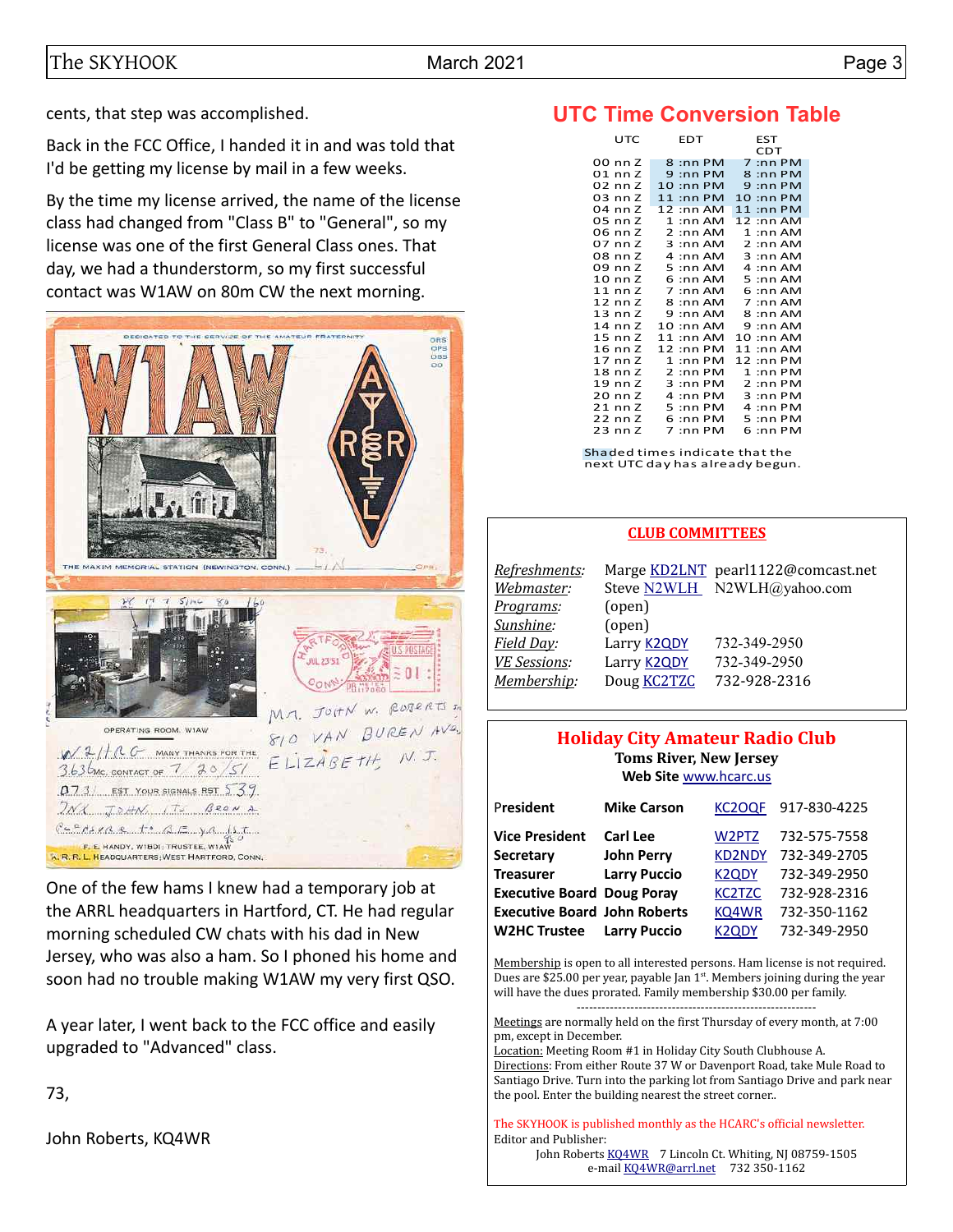About UTC (Universal Time, Coordinated) and Daylight Savings Time, I mean.

Early Sunday morning, March 14, most of our clocks move ahead an hour, but not those running on UTC time.

UTC is basically what we used to call GMT or Greenwich Mean Time. The only actual difference is how it's standardized, but the difference rarely affects us, other than an occasional a "leap second".

A few simple rules:

If the time is given as four numerals and maybe a "Z", you can assume it's UTC time.

UTC is never AM or PM, it's always 0000 to 2359 or 00:00:00 to 23:59:59.

UTC never shifts to a "Daylight Time".

UTC doesn't have time zones. It's the same UTC time everywhere.

Where the time is stated in UTC, the date is also in UTC. So after 7:00PM EST or 8:00PM EDT, UTC is already starting the next day. For instance, Sunday March 21, 2021 11:15 PM EDT, is the same as Monday 2021-03-22 0315.

# **Some March DX Contests**

The first weekend of March is the ARRL's International DX – Phone contest. See http://www.arrl.org/contests for details.

The last full weekend of March is the CQ Worldwide WPX contest. For the rules, see: <http://www.cqwpx.com/rules.htm>

# **Albert Einstein**

There's a tribute to Prof. Einstein, on his birthday, which is March 14 ("Pi Day" 3.14), by the David Sarnoff Radio Club. Einstein lived in Princeton NJ from 1933 until his death in 1955. Check out 7.050, 7.200, 14.050 & 14.250 MHz. More info at [http://www.n2re.org/.](http://www.n2re.com/)

# **How To Join A Zoom Meeting**

Joining a ZOOM meeting, assuming you're invited, is easy, if you know how. You probably already have the basic equipment. Ideally, that should be some kind of computer or smart phone that can connect to the Internet. Even a plain old-fashioned telephone will work, but without the picture, you'd miss a lot.

If you have a smart phone, you probably have all the hardware you really need.

But to send the video you see on your smart phone to the larger screen of a TV set, you should consider adding a Roku device, and download the "Roku Mirror" app. Better still if you have an Apple iPhone, get an "Apple TV" media receiver and use your iPhone's "Screen Monitoring" feature.

If you don't have a "smart phone", but you have a laptop or desktop PC with camera and microphone, you can use that.

If it doesn't have a mic and camera, you can buy a digital camera with a mike built in (such as an Aluratek for under \$45), and plug it into your PC's USB port. Just follow the simple instructions that come with it, and you're good to go.

One final bit of hardware to add might be a small lamp to illuminate your face for the camera.

You still might need to download a ZOOM app if you don't already have one. Check out the SeniorsGuide article below:

[SeniorsGuide.com](http://SeniorsGuide.com/) has a nice "How to" article which is worth reading:

[https://www.seniorsguide.com/wp](https://www.seniorsguide.com/wp-content/uploads/2020/09/SeniorsGuide-stepbystepguidetoZoom-english0620.pdf)[content/uploads/2020/09/SeniorsGuide](https://www.seniorsguide.com/wp-content/uploads/2020/09/SeniorsGuide-stepbystepguidetoZoom-english0620.pdf)[stepbystepguidetoZoom-english0620.pdf](https://www.seniorsguide.com/wp-content/uploads/2020/09/SeniorsGuide-stepbystepguidetoZoom-english0620.pdf)

Like in-person meetings, most attendees "arrive" several minutes early to a ZOOM meeting to get acquainted and settle down.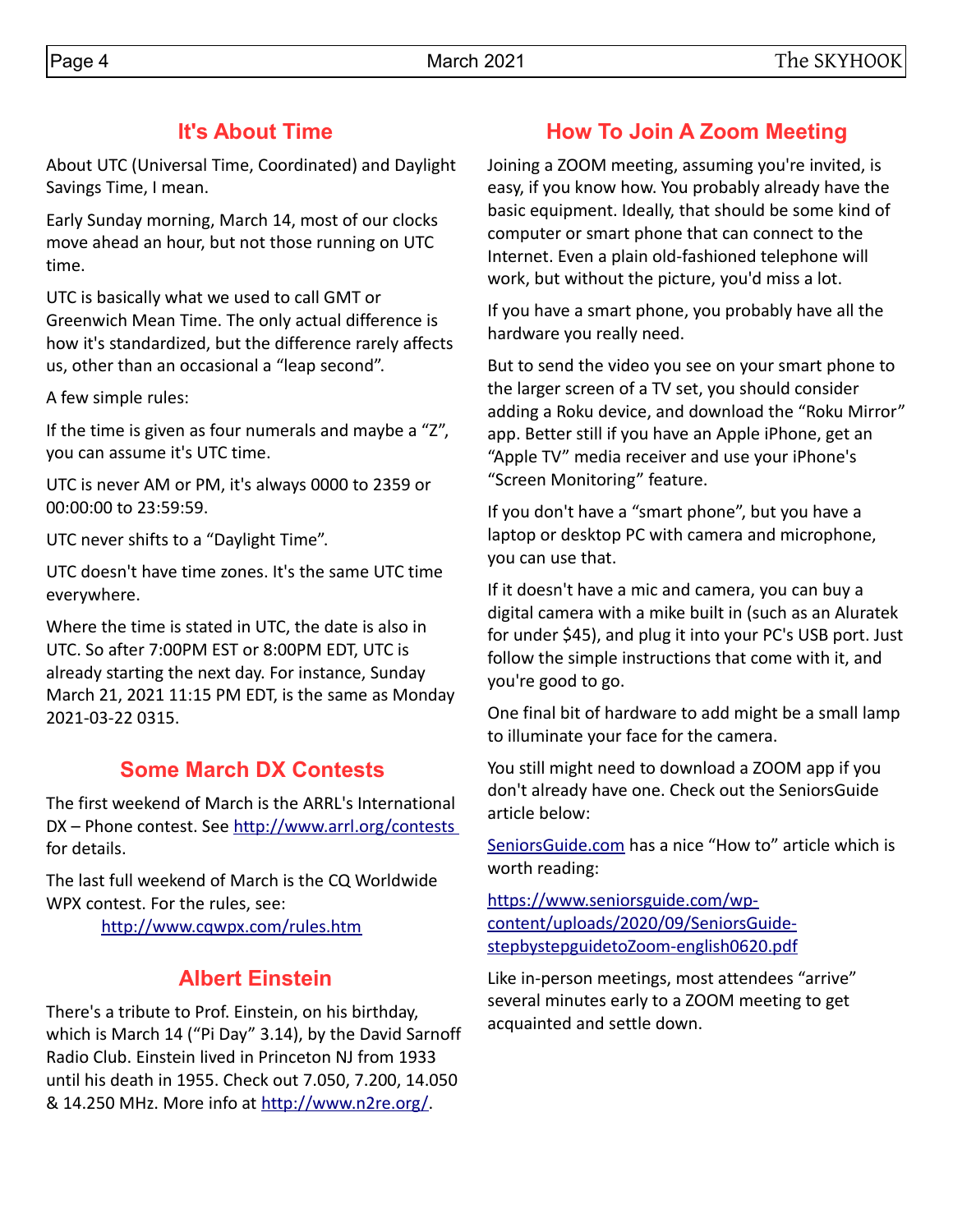## **Larry Puccio, K2QDY, Worked:**

| <b>DATE</b>     | <b>TIME</b> |            |            | FREQ MODE CALLSIGN ENTITY |                     | LOC         |
|-----------------|-------------|------------|------------|---------------------------|---------------------|-------------|
| 1/20/2021 22:31 |             | 7.004      | CM         | YU70F                     | Serbia              | <b>KN04</b> |
| 1/24/2021 15:25 |             | 18.083     | CW         | IK2CKR                    | Italy               | JN62        |
| 1/26/2021 22:10 |             | 7.005      | CW         | YU1XA                     | Serbia              | <b>KN04</b> |
| 1/26/2021 22:16 |             | 7.012      | CW         | OL70DG                    | Czech Republic      | J070        |
| 1/26/2021 23:58 |             | 7.003      | CW         | 7X4AN                     | Algeria             | JM16        |
| 1/30/2021 16:57 |             | 14.029     | CW         | F5VHY                     | France              | JN18        |
| 1/30/2021 16:59 |             | 14.021     | CW         | F50GL                     | France              | JN18        |
| 1/30/2021 17:01 |             | 14.012     | CW         | F8KCF                     | France              | JN18        |
| 1/30/2021 17:05 |             | 14.028     | CW         | F1MNQ                     | France              | JN18        |
| 2/01/2021 19:22 |             | 14.021     | CW         | EA8TL                     | Tenerife, Canary Is | <b>IL28</b> |
| 2/02/2021 00:13 |             | 7.025      | CW         | CT1BQH                    | Portugal            | IM58        |
| 2/02/2021 16:23 |             | 14.019     | CW         | HA4FF                     | Hungary             | JN97        |
| 2/02/2021 16:51 |             | 14.013     | <b>CW</b>  | 9A4W                      | Croatia             | JN75        |
| 2/10/2021 22:35 |             | 7.004      | CW         | <b>S57V</b>               | Slovenia            | JN76        |
| 2/10/2021 22:46 |             | 7.009      | CW         | EA5IUY                    | Spain               | IN80        |
| 2/11/2021 20:40 |             | 14.028     | <b>CW</b>  | KL <sub>25</sub>          | Wacilla, Alaska     | <b>BP54</b> |
| 2/11/2021 22:21 |             | 7.01       | <b>CW</b>  | HB9CGL                    | Switzerland         | JN37        |
| 2/11/2021 22:36 |             | 7.01       | CW         | LZ1QI                     | Bulgaria            | <b>KN12</b> |
| 2/12/2021 00:32 |             | 7.098      | CW         | ZB2FK                     | Gibraltar           | IM76        |
| 2/12/2021 16:04 |             | 14.009     | <b>CW</b>  | LA6XE                     | Norway              | JP50        |
| 2/12/2021 16:08 |             | 14.007     | <b>CW</b>  | DL6BBT                    | Fed Rep of Germany  | <b>J031</b> |
| 2/12/2021 16:30 |             | 14.009     | CW         | IK0IXI                    | Italy               | JN62        |
| 2/13/2021 15:53 |             | 14.185     | <b>SSB</b> | TI5VMJ                    | Costa Rica          | <b>EK80</b> |
| 2/13/2021 15:58 |             | 14.249 SSB |            | PE5T                      | Netherlands         | <b>J022</b> |
| 2/13/2021 16:04 |             | 14.26      | SSB        | WOJH/VE3                  | Onterio, Canada     | E074        |
| 2/13/2021 16:18 |             | 14.164     | SSB        | PA5KM                     | Netherlands         | <b>J022</b> |
| 2/13/2021 16:58 |             | 14.224 SSB |            | PA1LX                     | Netherlands         | <b>J022</b> |
| 2/13/2021 17:08 |             | 14.214 SSB |            | OE6XG                     | Austria             | <b>JN88</b> |
| 2/13/2021 23:05 |             | 17.001     | <b>CW</b>  | D <sub>2EB</sub>          | Angola              | JI61        |
| 2/13/2021 23:28 |             | 10.129     | <b>CW</b>  | ZB2FK                     | Gibraltar           | IM76        |
| 2/15/2021 21:50 |             | 7.004      | <b>CW</b>  | EA8A                      | Canary Is.          | <b>IL28</b> |

## **Antennas In Restricted Communities**



Living in an antenna restricted HOA community can be very disheartening to the Ham but there may be a way around the restriction. Many of the homes in the Toms River HOA Communities may be conducive to putting an antenna in the attic.

For example although my neighborhood does not have such restrictions when I first moved here, I wanted to go on the air. But I had moved-in in the early winter and putting up an outside antenna would be difficult in the cold weather.

The first thing I did was to put a plywood floor in the attic of the house. The house measured 52 feet long front to back and was constructed with a truss

assembly roof. The walkway I put in was 8 feet wide and constructed with 5/8 inch plywood. This gave me the opportunity to walk from front to back without being concerned that I would slip off a beam and put my foot through the ceiling. The peak was seven feet above the flooring so I could walk standing up straight.

A 40 meter dipole was the antenna of my choice. A forty meter dipole should be 66.5 feet long. Although the front to back was only 52 feet long, what I did was to run the dipole in the peak of the roof and at each end I ran the excess down along the front and rear roof beams to make up the needed length. The length that sloped down on each end was approximately 7 feet, and I ran the ends in opposite directions.

The next question was how to feed this antenna. If you use coax, you are then restricted to the frequency the antenna is cut for. In my case using coax would restrict me to 40 meters, and maybe 15 if the Standing Wave Ratio (SWR) was low enough. The next option was to use open wire feed line with a tuner, and then I could tune the antenna for any band I decided to use.

I chose 300 Ohm TV twin lead from the center of the antenna down thru the wall and into the back room of the house where I had my rig. The tuner at that time was an MFJ and it did tune the antenna to all the bands. I was able to operate on 80, 40 and 20 meters which suited me just fine.

I used this configuration until the spring time when I put up a G5RV over the roof of the house. The antenna went from a tree in the front to a tree in the back and I mounted two TV brackets on the rear side of the house to support a 15 foot pole that supported the center of the antenna and the feed line. I still use this antenna and have been able to work the world.

I hope this will help some of the people who live in an antenna restricted community to get on the air.

Larry Puccio [K2QDY](mailto:lpuccio071@gmail.com)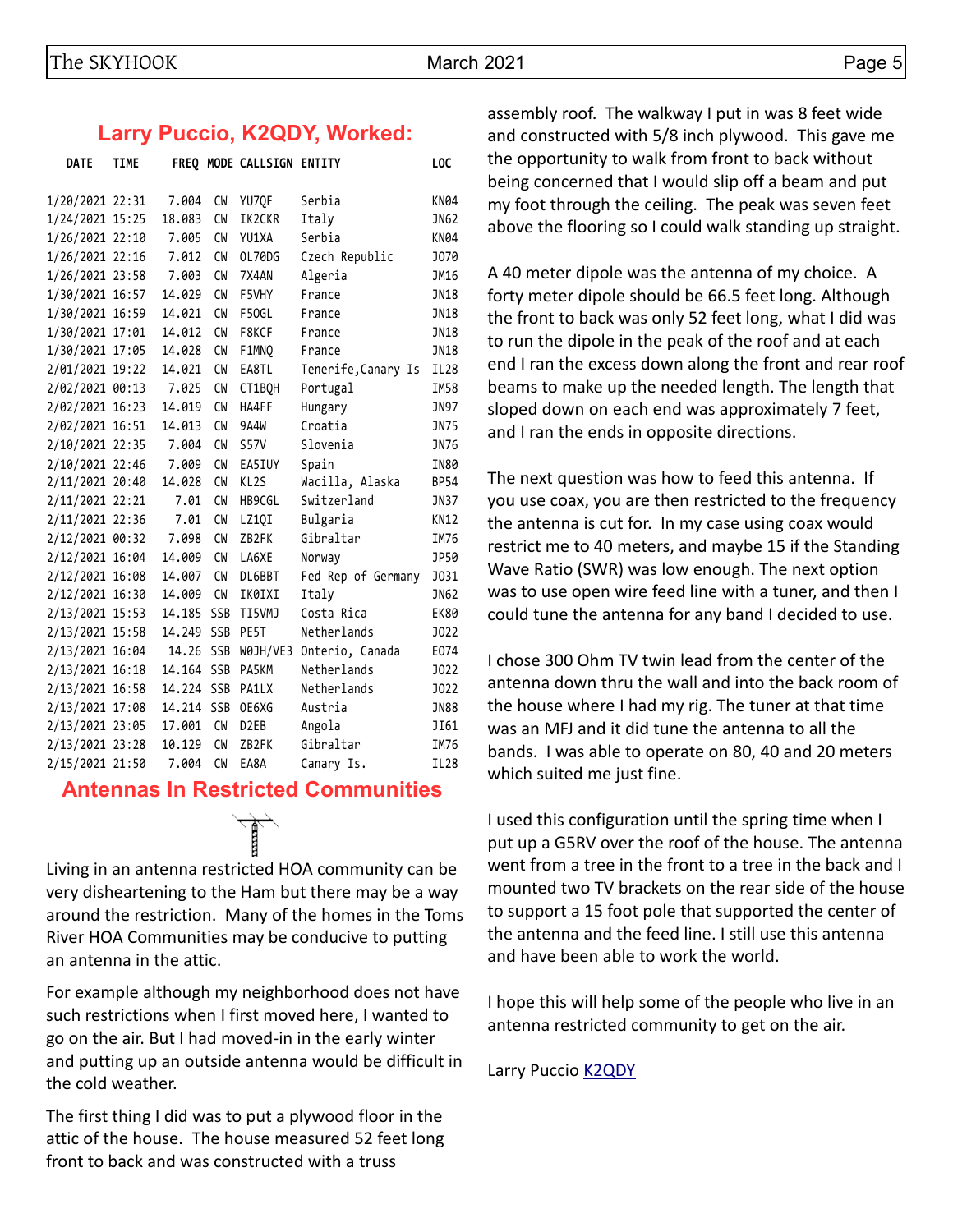# **Ocean County ARES® News**

## March 2021

On Wednesday, February  $17<sup>th</sup>$ , there was a Zoom Meeting of Ocean County ARES attended by about a dozen operators. Thanks for taking the time to attend the meeting. Unfortunately, WX2NJ had numerous technical problems with Power Points and Zoom working together and resulted in his PC locking up several times. The Power Points presentation had to be abandoned for the remainder of the meeting.

One of the items being covered was an award presented to Bob Bruno, N2NF, for his support of Ocean County ARES during many repeater and digipeater installations. Due to Covid restrictions, the presentation could not be public. The picture below is the award presented to N2NF from WX2NJ in early February:



The instrument is a precision barometer from Downeaster Wind and Weather in Cape Cod,

Massachusetts. Bob was very appreciative of the

award and will be displaying it in his ham shack. Congratulations to N2NF!

The next VE Session of Ocean County ARES will be March 16<sup>th</sup> at 7:00 PM, Ocean County EOC. Appointments are required by contacting John – N2LD. Covid precautions will be followed including masks for all participants.



*145.170 MHz, WA2RES/R; Photo by WX2NJ*

The 145.170 MHz repeater has been added back into the Ocean County ARES toolbox and is back in the lineup of weekly Wednesday training nets. The schedule is as follows:

First Wednesday of the month, 449.825 MHz, WA2RES/R at 8:30 PM ARES Voice Net with Echolink.

Second Wednesday of the month, 145.170 MHz, WA2RES/R, 8:00 PM Skywarn Net and 8:30 PM ARES Voice Net. No Echolink.

Third Wednesday of the month, 449.825 MHz, WA2RES/R at 8:30 PM ARES Voice Net with Echolink.

Fourth Wednesday of the month, 145.170 MHz, WA2RES/R at 8:30 PM ARES Voice Net. No Echolink.

Additionally, periodic digital training nets will be held at 7:30 PM on the repeater opposite of that used for voice nets. i.e. Digital on UHF if Voice is on VHF and Digital on VHF if voice is on UHF. Echolink will be activated on Digital UHF nets only, not VHF.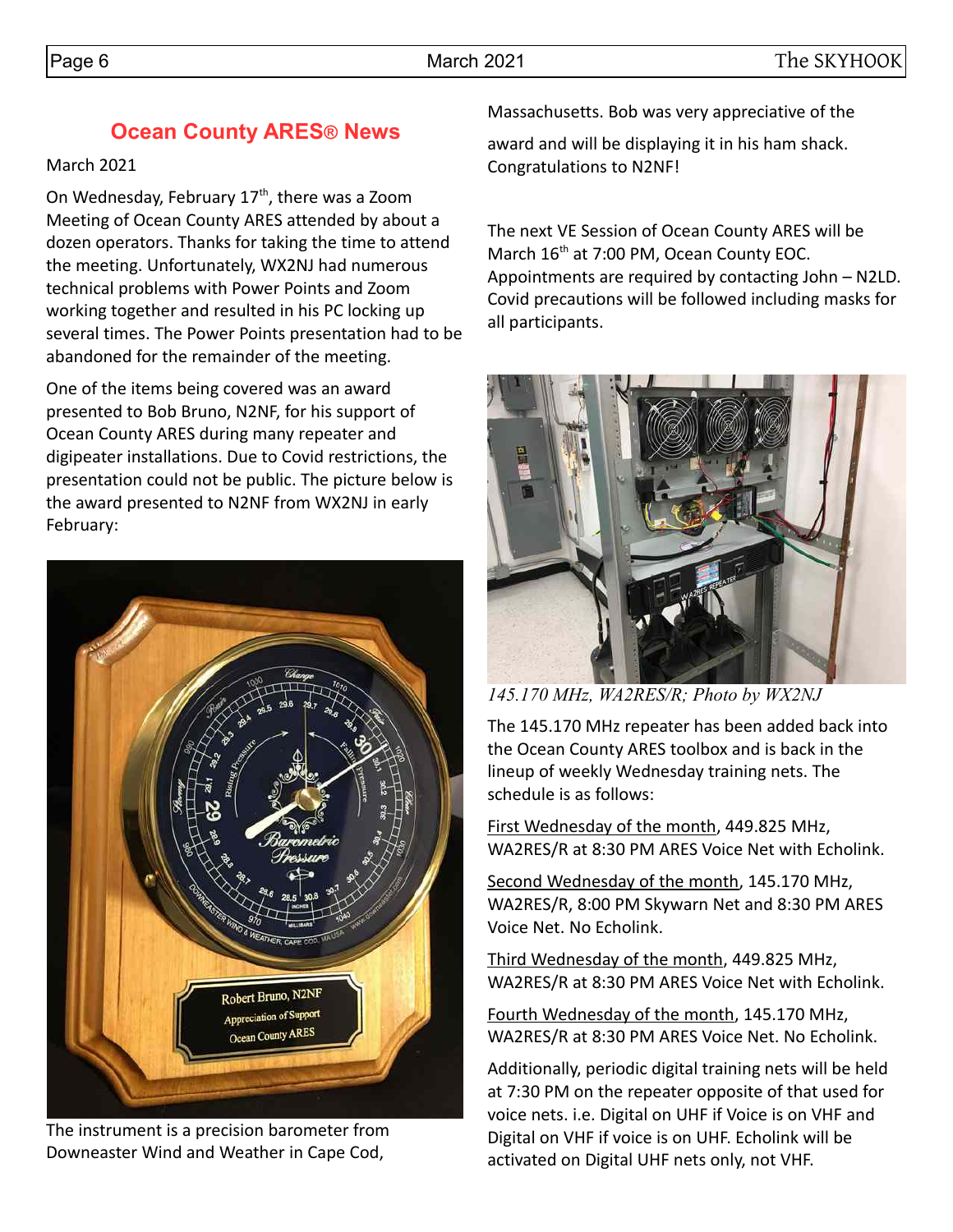No nets will be held on Meeting nights, either Zoom or in person.

Skywarn activations will most likely have nets on VHF, 145.170 MHz, WA2RES/R due to extended coverage into the southern part of the county.

#### *From The Ocean County Skywarn Coordinator, K2MDW:*

As everyone knows, February has been very busy weather wise and the Ocean County Skywarn members have also been very busy.

Since February first, there have been 81 posts to the Group.io system, reporting weather updates and location weather conditions reports. Members who reported weather conditions on the Group.io: K2HVE, KD2DLY, KD2FFR, N2QXB, N2RPQ, N2XW, WB2ALJ and Colleen Clayton, Spotter ID; OCNJ-098

There have been (6) Special Weather Reporting Nets, held on 145.170 (NORTH 2) ; the following members contributed to these nets; AB2ZN, KC2MTA, K2REM, KD2FFR, KC2SPK, K2JSS, KD2DLY, N2LD, N2XW, N2HYG, N2RPQ, W2PTZ, WB2ALJ, WX2NJ.

I would like to thank all the members who contributed to Ocean County Skywarn reporting service. I have been told that we were the most active in Southern New Jersey. All the reports were forwarded to the National Weather Service in Mt Holly, NJ.

If at all possible, any members on or close to the barrier Island areas of Ocean County, your input and reports would greatly be appreciated.

#### 73

#### K2MDW

#### 73 de WX2NJ

Bob Murdock Ocean County Amateur Radio Emergency Service® EC

## **My Quest For Rhode Island**

When I first received my Amateur Radio License I formed a personal goal in my mind to contact all the lower 48 states using code. Within the first year I had QSOs with all the states east of the Mississippi River except for Rhode Island. I have contacted 43 states since in the last three years except for Rhode Island. On January 22 of this year I received an e-mail from a Straight Key Century Club member that he and two other night owls will be available to receive QSOs stationed in Rhode Island from 12 a.m. to 5 a.m. I haven't been the best sleeper in the last few years so I thought I would give this opportunity a try. I tried several times since receiving the email but was not successful. On February 5th of this year I made a concerted effort to make a contact so at 1:30 a.m. I had a chat with hams in Belgium and Kansas.

Toms River to KnoKKe-Heist Belgium is 3,649 miles away and Lansing Kansas is 1,227 miles away. Rhode Island is 239 miles away from Toms River. Using the call sign of the Rhode Island contact, I found an e-mail address for the Ham and wrote a short note. The response I received was encouraging and repeated what I already knew - for some reason it is difficult to send or receive short wave transmissions to and from Rhode Island to New Jersey.

Because of the different time zones, my other goal for sending code after midnight was to, hopefully, make a QSO with the western states with which I have not made contact. The best part of transmitting after midnight is that the air waves are not as full as during the day or early evening and, as long as the propagation is good, I have made some nice hits. If the weather had been more favorable these last few weeks, I just might have had discussions with hams in additional states. (Three days ago an Oklahoma Ham said it was getting cold.)

Well, I haven't forgotten about Rhode Island. I'll keep pounding the brass in the early hours in the hope of getting a response from the Ocean State.

Take care and stay safe everyone,

73,

John Perry, KD2NDY